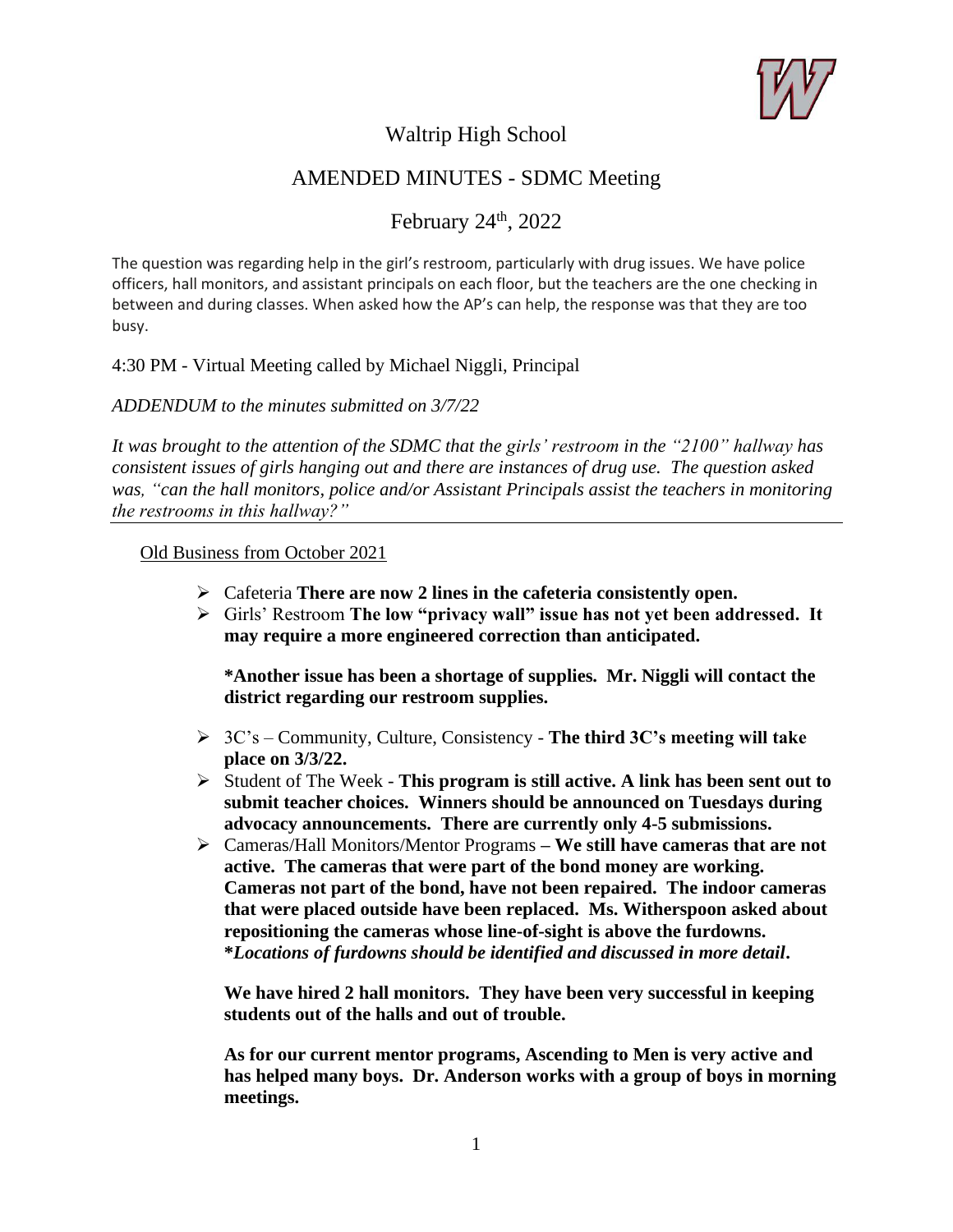

**The campus will be reestablishing "Women of Waltrip" which is a program similar to Ascending to Men. Another option being considered is VOICES.** *VOICES: A Program of Self-Discovery and Empowerment for Girls Curriculum written by Stephanie S. Covington, Ph.D., LCSW*

- ➢ Campus Police **- Waltrip does not have a designated officer, but we have a steady rotation of officers that have become more familiar with the students and campus. Most of the time we have 2 officers, but sometimes there is only one.**
- ➢ Water Bottle Fillers **quotes received are \$700-\$800**

## Senior Events

➢ [WHS Senior Class / Home \(houstonisd.org\)](https://www.houstonisd.org/site/default.aspx?DomainID=45345) Prom is being held in a downtown hotel ballroom.

## Staff

- ➢ New Teacher: Tony Patterson **– Mr. Patterson is our new Spanish teacher. He also speaks Portuguese, Russian, Arabic and some Chinese and English, too!**
- ➢ **Open Positions**: Spanish Tutor; Parent Engagement representative; English Tutor; Math Teacher; Health Science Teacher (2022-23); English Teacher (2022- 23)

Health Updates – anticipated March  $11<sup>th</sup>$ 

➢ Campus Covid testing: [Fulgent Booking System 1.0 -](https://backtoschool.fulgentgenetics.com/hisd/residence_appointment/screen/landing) Residence Appointment [\(fulgentgenetics.com\)](https://backtoschool.fulgentgenetics.com/hisd/residence_appointment/screen/landing)

#### Curriculum and Instruction

- ➢ Achieve 3000 (continuing) literacy program; **Previously, this program was paid out of Title I and State Comp funds, but now it will be funded through ESSER. SDMC has asked for data showing Waltrip participation and effectiveness\*.**
- $\triangleright$  Summit K-12 (new) Emergent Bilingual support; Ms. Duffy oSummit K12 – [Empower Learners. Support Teachers. Accelerate](https://www.summitk12.com/)  [Achievement.](https://www.summitk12.com/)
- ➢ Mastery Prep (new) SAT and TSIA2 prep; Ms. Griffin **Noted that TSI is only for Texas schools.**
	- o MasteryPrep [Test Prep for Schools and Districts -](https://masteryprep.com/)
- $\triangleright$  IXL (new) core content curriculum support; Ms. Rogers o[IXL | Math, Language Arts, Science, Social Studies, and Spanish](https://www.ixl.com/)
- $\triangleright$  Intervene K-12 (in-process) small group virtual tutorials in core contents; EB support; Ms. Rogers **This program will be active 2022/2023 school year and will be funded through ESSER.**

o Home - [Intervene \(intervenek12.com\)](https://intervenek12.com/)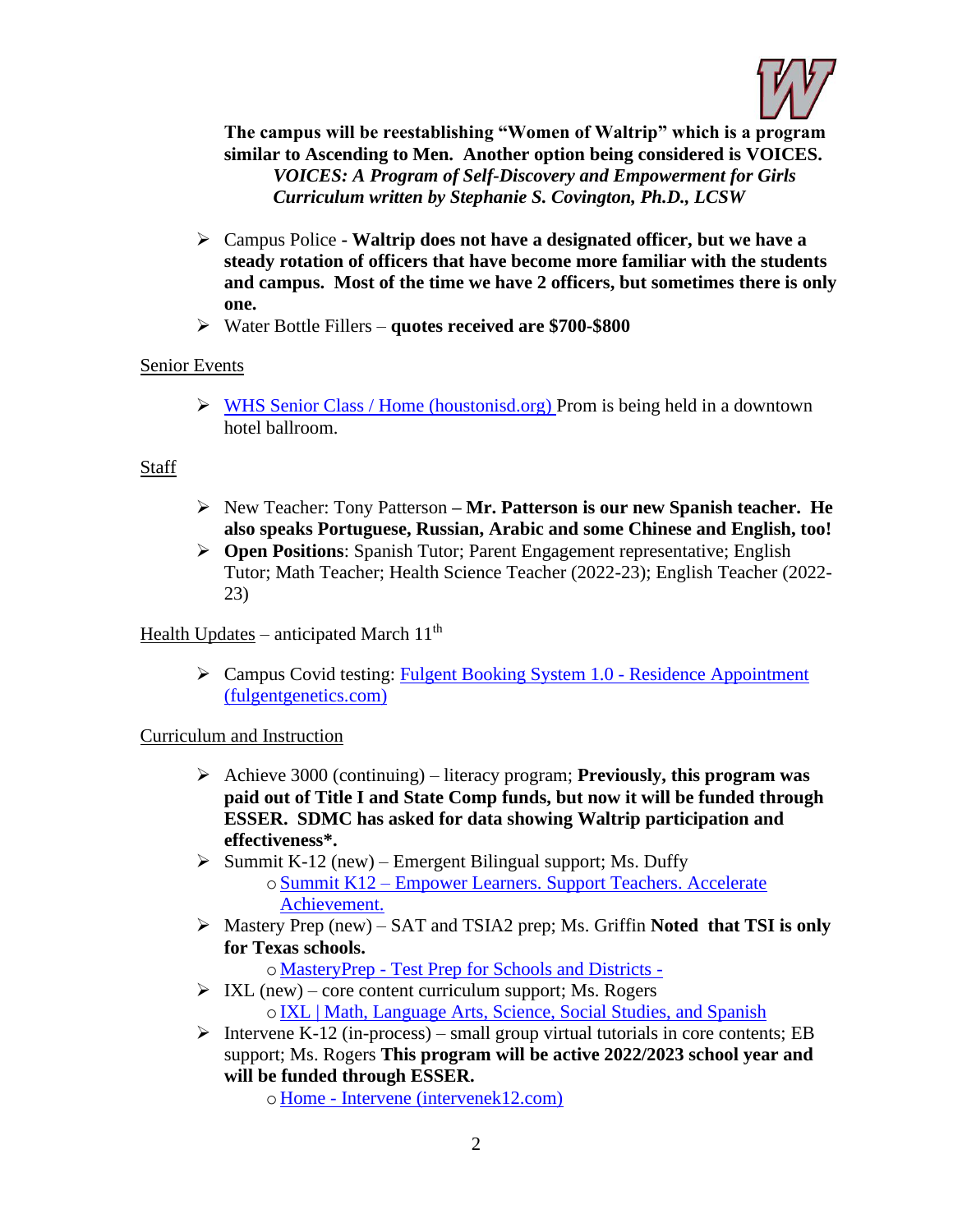

Newsletter **Ms. Narvaez, our WrapAround Specialist will be publishing a weekly/biweekly or monthly newsletter. The newsletter will be sent via the Remind App and email (85% of students have valid parent email addresses.)**

HISD Strategic Plan Highlights **This 79 Page document can be found at houstonisd.org. The 6- Points of the document are highlighted below:**

## **COMMITMENTS & STRATEGIES**

- **1. Trust and Reliability for Our Families and Community**
- **2. Equitable Opportunities and Resources at Every School** 
	- ➢ *It was noted in the meeting that school budgets will be centralized providing clear, consistent, and transparent reporting and analysis on the district's use of public resources. Central Budget will pay for these positions at every school: nurse, college and career lead, counselor, teaching assistant and Librarian/Media Specialist.*
- **3. Great Schools in Every Neighborhood**
- *4.* **High Quality Teaching and Learning**
- **5. Effective Services and Supports for Students with Exceptional Needs**
- **6. World Class Talent Throughout the District**

\*Community Service - **We will re-visit community service at the next SDMC meeting.**

#### **Other**

➢ National Honor Society Induction April 28th oStephanie Seewald and Anita Griffin, co-chairs

o[WHS National Honor Society \(houstonisd.org\)](https://www.houstonisd.org/site/default.aspx?PageType=3&DomainID=2131&ModuleInstanceID=181534&ViewID=6446EE88-D30C-497E-9316-3F8874B3E108&RenderLoc=0&FlexDataID=355449&PageID=7893)

SDMC member and teacher Ms. Witherspoon asked if 3DE could be expanded to have an Engineering and Fabrication strand. Also addressed was the continuation of 3DE to 10<sup>th</sup> grade. Mr. Niggli noted that in order for the 3DE  $10<sup>th</sup>$  grade expansion to happen, we would need to certify current 10<sup>th</sup> grade teachers and get a commitment to engage in the program.

Enrollment snap-shot was 1,705; projection was 1,763; a shortage of 58 students

In accordance with the document, BQB2Regulation SDMC, SDMC member, Matt Dowiak, asked when the committee would be addressing the following items as outlined in "RESPONSIBILITES #5" of the document:

- recommending changes in the school's staffing patterns
- developing and approving campus staff development plans

ESSER Funds – SDMC members asked for a breakdown of how ESSER funds can be used. \*Administration is asking for suggestions for how teachers can utilize these funds. ESSER can